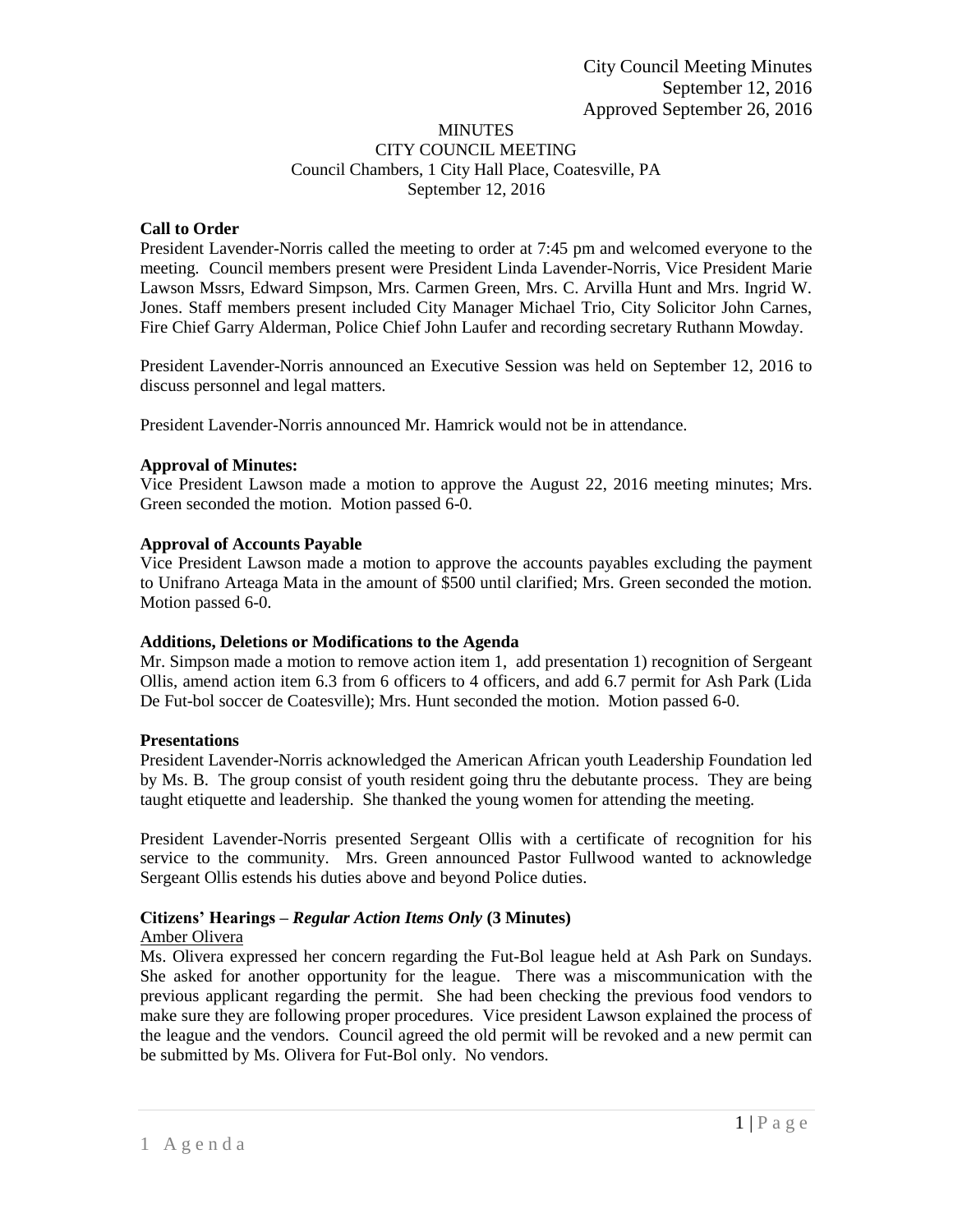Mr. Simpson made a motion to close citizens' hearings on regular action items only; Mrs. Green seconded the motion. Motion passed 6-0.

#### **Regular Action Items**

- 1. Receive and consider appointment of Rick Loughery to the Planning Commission for the term 2015-2018.
- 2. Receive and consider adoption of Civil Service part time eligibility list for the Police Department

Chief Laufer announced the previuos list was exhausted. A new written and oral test was provided with 14 eligible officers. Chief asked for the first four on the list to be approved this evening for part-time hire.

Mrs. Hunt made a motion to adopt Civil Service part time eligibility list for the Police Department; Vice President Lawson seconded the motion. Motion passed 6-0.

3. Receive and consider approval to offer conditional offers of employment to the first six (6) officers from the Civil Service part time eligibility list

President Lavender-Norris announced the appointment of part-time patrol officers, the Civil Service Commission has provided us with the certified list of applicants who have successfully completed the oral and written exams for appointment. The Third Class City Code requires that the Chief of Police nominate a candidate from among the three highest ranked applicants on the eligibility list. These appointments are for the position of parttime Patrol Officer within the Coatesville Police Department. Any candidate who is eligible for veterans' preference under the Third Class City Code, appearing on the list of three candidates must be selected. Candidates appointed tonight by council will be conditionally appointed subject to successful completion of a background check, medical and psychological evaluation.

The first list of three candidates for consideration by Council are ranked by score as follows: 1. Thomas P. Becker (vet)\* 2. Raul G. Apoute-Rodriguez (vet) 3. Daniel J. Irons. From this list, Chief Laufer has nominated Thomas P. Becker for conditional appointment as a part-time Patrol Officer in the City Police Department.

Mrs. Jones moved that Thomas P. Becker be appointed as a part-time Patrol Officer in the City Police Department subject to successful completion of a background check, physical and psychological examination; Vice president Lawson seconded the motion. The motion carries and Thomas P. Becker is appointed as a Patrol Officer on a part-time basis, subject to successful completion of a background check, medical and psychological exam 6-0.

Mrs. Green moved that Raul G. Apoute-Rodriguez be appointed as a part-time Patrol Officer in the City Police Department subject to successful completion of a background check, physical and psychological examination; Mr. Simpson seconded the motion. The motion carries and Raul G. Apoute-Rodriguez is appointed as a Patrol Officer on a parttime basis, subject to successful completion of a background check, medical and psychological exam 6-0.

Mrs. Hunt moved that Daniel J. Iron be appointed as a part-time Patrol Officer in the City Police Department subject to successful completion of a background check, physical and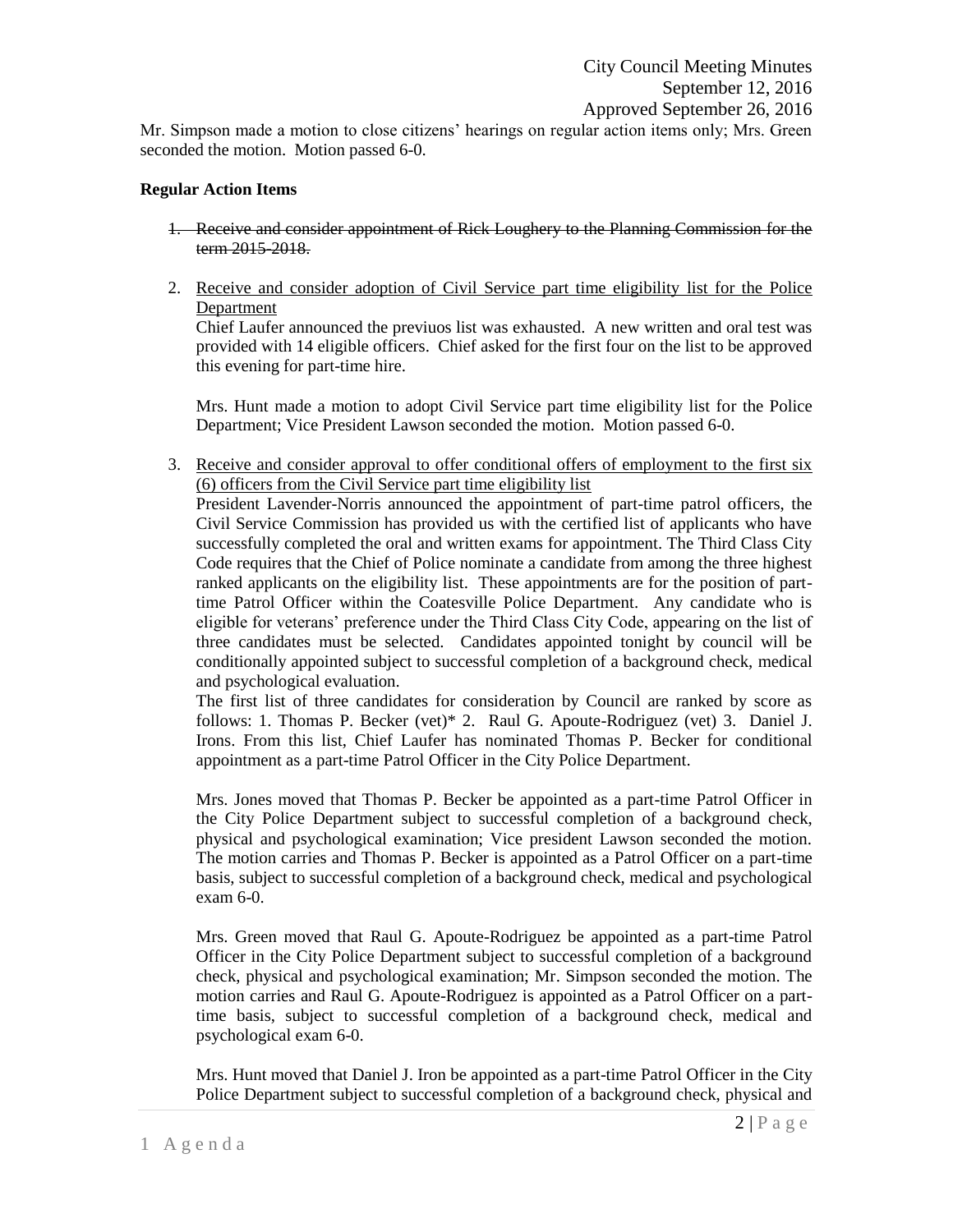psychological examination; Vice president Lawson seconded the motion. The motion carries and Daniel J. Irons is appointed as a Patrol Officer on a part-time basis, subject to successful completion of a background check, medical and psychological exam 6-0.

Mrs. Green moved that Michael E. Carlson be appointed as a part-time Patrol Officer in the City Police Department subject to successful completion of a background check, physical and psychological examination; Mr. Simpson seconded the motion. The motion carries and Michael E. Carlson is appointed as a Patrol Officer on a part-time basis, subject to successful completion of a background check, medical and psychological exam 6-0.

#### 4. Receive and consider retirement agreement with Sandra Steen, Police Secretary

Chief Laufer announced Sandra Steen has retired as the police secretary which position she held for 15+ years, She was a steady influence and always there, only used 3 sick days. Council has agreed to award her with 50% of her sick leave for retirement. Council announced there gratitude and best wishes to Mrs. Steen.

Mrs. Jones made a motion to approve a Resolution of the City of Coatesville, Chester County, Pennsylvania to approve payment to Sandra Steen one half (1/2) of accrued sick leave in recognition of her 15+ years of service to the City; Vice President Lavender-Norris seconded the motion. Motion passed 6-0.

5. Receive and consider permission for Domestic Violence Center of Chester County (DVCCC) to place purple ribbons on lamp posts, trees and signs in the City of Coatesville during the month of October for Domestic Violence Awareness Month Vice President Lawson asked for stronger ribbons and tied tighter. The ribbons came off the poles last year as soon as they were put on. Chief Laufer announced the Police Department places the ribbons on the passenger side handles of the police cruisers. Sergeant Ollis announced the Ribbons have been upgraded from last year.

Mrs. Jones made a motion passed to permit Domestic Violence Center of Chester County (DVCCC) to place purple ribbons on lamp posts, trees and signs in the City of Coatesville during the month of October for Domestic Violence Awareness Month; Mrs. Hunt seconded the motion. Motion passed 6-0.

- 6. Receive and consider settlement regarding claim against the City Vice President Lawson made a motion to approve the settlement agreement regarding a claim against the City of Coatesville (Denithorne); Mrs. Hunt seconded the motion. Motion passed 6-0.
- 7. Receive and consider special event permit for Lida De Fut-bol soccer de Coatesville Mrs. Green made a motion to revoke the current application for the Lida De Fut-bol soccer de Coatesville and approve new permit submitted for soccer league only and if all receipts are paid in whole; notice any violations reported will be forwarded to the Police Department; Vice President Lawson seconded the motion. Motion passed 6-0.

#### **Discussion Item**

There were no discussion items at this time.

#### **Solicitors Report**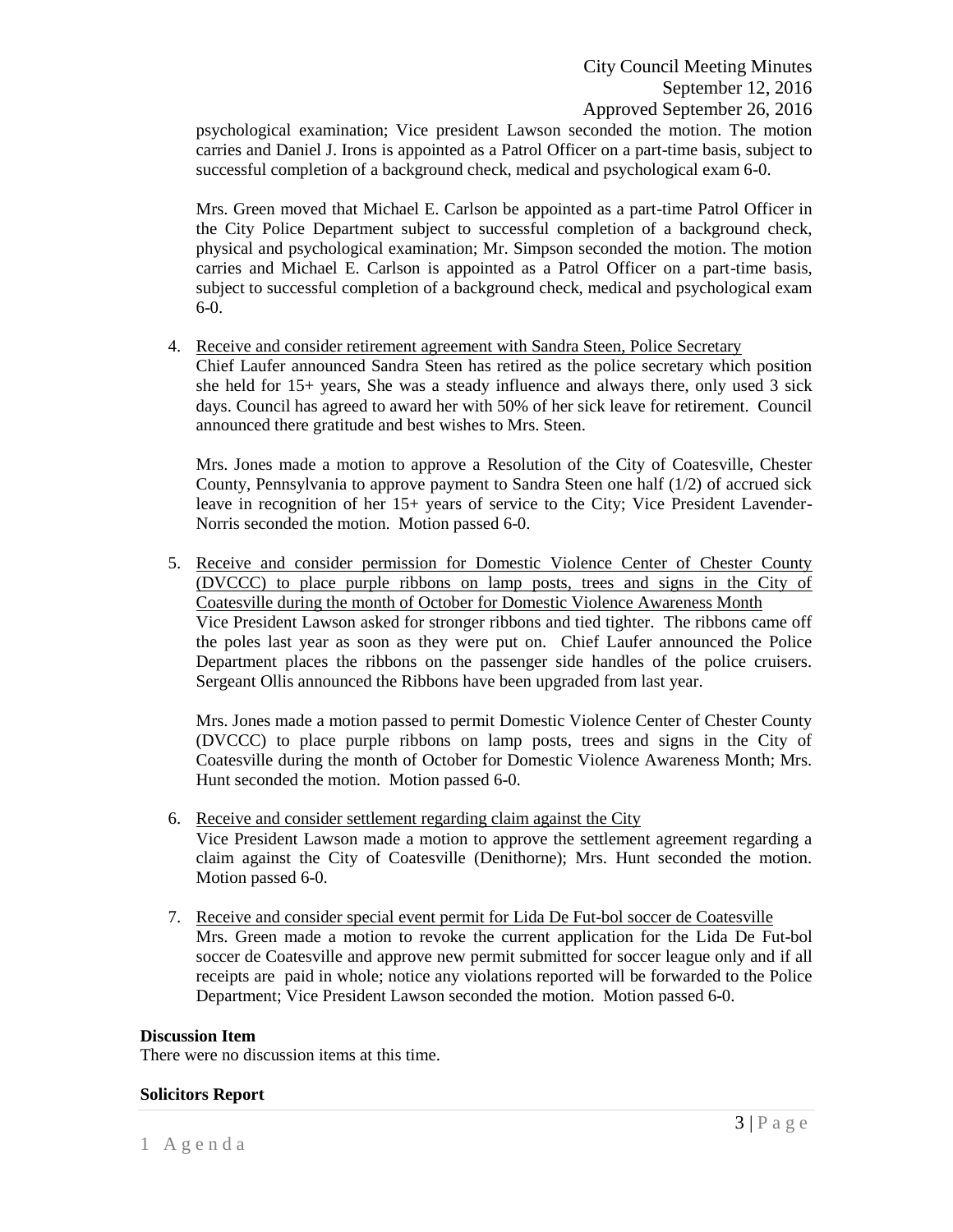Mr. Carnes announced he:

- Worked with DEPG regarding its projects on Lincoln Highway and the City and reviewed a revised Memorandum of Understanding supplied by DEPG at the last meeting.
- Worked with infrastructure counsel to bring forward first reading ordinances to acquire property for road re-alignment of Route 82 and acquisition of property for parking garage.
- Assisted City engineer with subdivision of add-on 5 acre lot 9already subject to City easement) connecting property south of the by-pass to route 340. West Caln Township Panning Commission unanimously supported the application subject to compliance with the Townships engineer review letter.
- Worked on various matters involving litigation and enforcement and has assisted the City in its interpretation of codes, rules and regulations.

# **City Manager's Report**

Mr. Trio announced the following:

- Participated in Representative Harry Lewis City Chat on September 8, 2016 member of forum of ED/Council/2nd Century and redeveloper to update citizens concerning city operations and initiatives, fielded various questions from residents and stake holders covering business and property conditions.
- City Hall renovation project construction numbers have come in over budget. City and Johnson controls are investigating cost savings,
- Street light retrofit energy savings project has been completed on schedule. Close out review meeting scheduled with Johnson Control staff.
- Train Station Ongoing development process. Weekly meetings held.
- Splash Pad closed today for the season
- Code Department operating well within expectations. Anthony Facciolo here to field any questions or complaints.
- Grand Prix September 24, 2016. Have received over \$30,000 to date in donations.

## **Citizens' Hearings –** *Non-Agenda Items Only* **(3 Minutes)**

## A Emondi

Mr. Emondi explained he received notices gain from Portnoff that his trash fees have not been paid. He has provided statements in the past to update the account as paid. Mr. Trio asked Mr. Emondi to come in and speak with him regarding the matter. Mr. Emondi questioned the process of rental licenses and unpaid trash, real estate fees. Council explained a provision is in the ordinance that fees must be paid prior to acquiring a rental license.

## Paul Evans

Mr. Evans asked to consider an IT degree for the Assistant City Manager who can work with the Finance Department. The Finance department needs to make changes to their information. Very disappointed in the lack of process.

## Fran Scamuffa

Ms. Scamuffa stated a landlord across the street from her was provided a rental license with unpaid trash and taxes. Ms. Scamuffa questioned the  $2<sup>nd</sup>$  Century Alliance and their participation with the City. President Lavender-Norris explained the  $2<sup>nd</sup>$  Century Alliance is an advisory board with 5 committees. She advised Ms. Scamuffa to meet with Ms. Huntzinger to find out how the program operates.